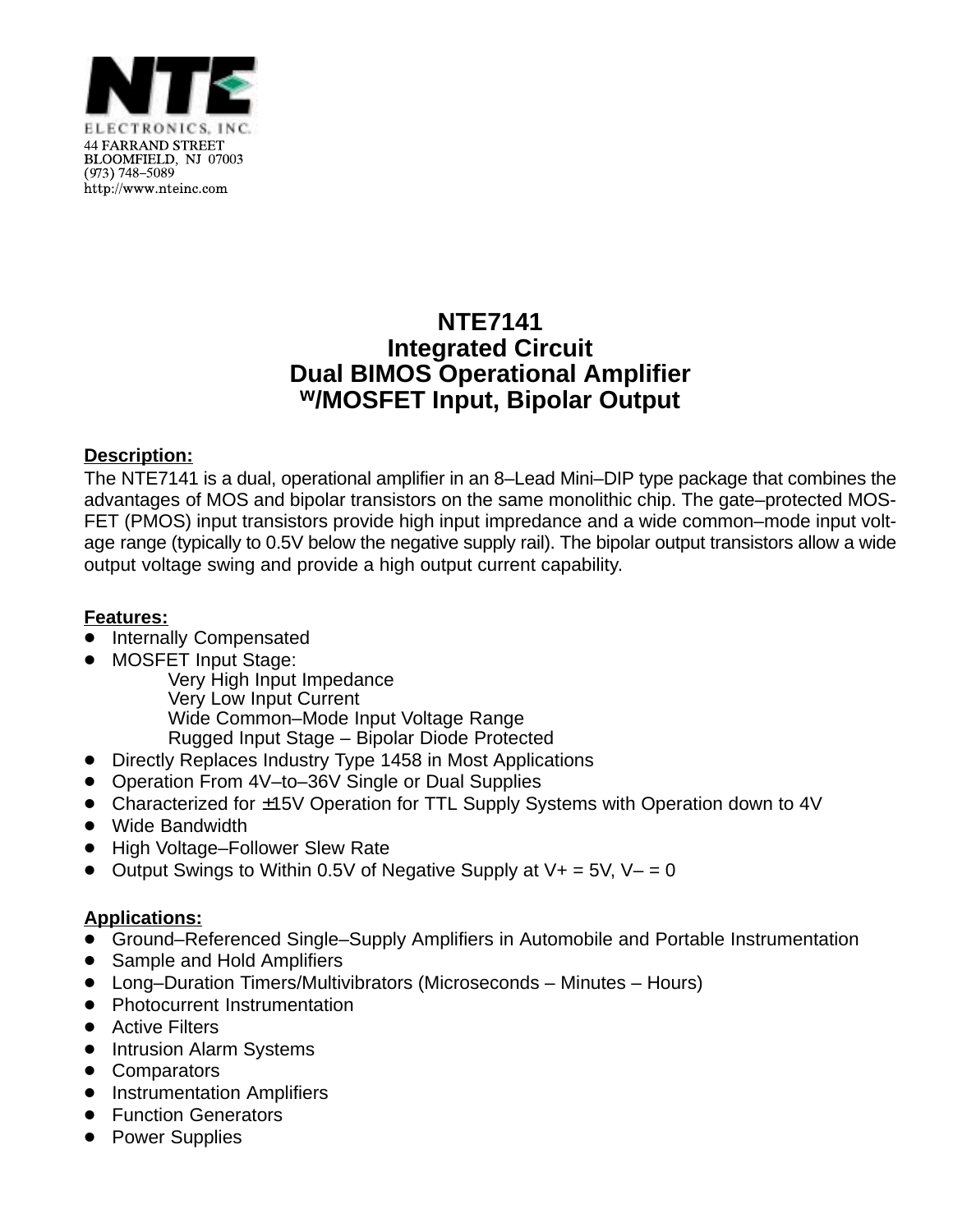#### **Absolute Maximum Ratings:**

| Common-Mode DC Input Voltage $\ldots \ldots \ldots \ldots \ldots \ldots \ldots \ldots \ldots \ldots$ (V++8V) to (V--0.5V) |  |
|---------------------------------------------------------------------------------------------------------------------------|--|
|                                                                                                                           |  |
|                                                                                                                           |  |
|                                                                                                                           |  |
|                                                                                                                           |  |
| Lead Temperature (During Soldering, 1/16" from case, 10sec max), $T_1$ +265°C                                             |  |
|                                                                                                                           |  |

| <b>Parameter</b>                   | <b>Symbol</b>                   |                                        | <b>Test Conditions</b>       | Min               | <b>Typ</b>               | <b>Max</b>               | <b>Unit</b> |
|------------------------------------|---------------------------------|----------------------------------------|------------------------------|-------------------|--------------------------|--------------------------|-------------|
| Input Offset Voltage               | $ V_{IO} $                      | $T_A = +25$ °C                         |                              |                   | 5                        | 15                       | mV          |
|                                    |                                 | $T_A = -40^\circ$ to +85 $\circ$ C     |                              | $\qquad \qquad -$ | 10                       | $\overline{\phantom{0}}$ | mV          |
| Input Offset Current               | $\vert I_{\vert O}\vert$        | $T_A = +25$ °C                         |                              | —                 | 0.5                      | 30                       | pA          |
|                                    |                                 | $T_A = +85$ °C                         |                              | —                 | 32                       | $\qquad \qquad -$        | pA          |
| <b>Input Current</b>               | h.                              | $T_A = +25$ °C                         |                              | $\qquad \qquad -$ | 10                       | 50                       | pA          |
|                                    |                                 | $T_A = +85$ °C                         |                              | $\qquad \qquad -$ | 640                      | $\overline{\phantom{m}}$ | pA          |
| Large-Signal Voltage Gain          | $A_{OL}$                        | Note 2                                 | $T_A = +25$ °C               | 20k               | 100k                     | $\overline{\phantom{0}}$ | V/V         |
|                                    |                                 |                                        |                              | 86                | 100                      | —                        | dB          |
|                                    |                                 |                                        | $T_A = -40^{\circ}$ to +85°C |                   | 63k                      | —                        | <b>V/V</b>  |
|                                    |                                 |                                        |                              | $\qquad \qquad -$ | 96                       | $\qquad \qquad -$        | dB          |
| Common-Mode Rejection Ratio        | <b>CMRR</b>                     | $T_A = +25$ °C                         |                              | $\qquad \qquad -$ | 32                       | 320                      | μV/V        |
|                                    |                                 |                                        |                              | 70                | 90                       | $\overline{\phantom{0}}$ | dB          |
|                                    |                                 | $T_A = -40^{\circ}$ to $+85^{\circ}$ C |                              |                   | 32                       | $\qquad \qquad -$        | μV/V        |
|                                    |                                 |                                        |                              |                   | 90                       |                          | dB          |
| Common-Mode Input-Voltage<br>Range | $V_{ICR}$                       | $T_A = +25$ °C                         |                              | $-15$             | $-15.5$<br>to<br>$+12.5$ | $+11$                    | $\vee$      |
|                                    |                                 | $T_A = -40^{\circ}$ to +85°C           |                              | -                 | $-15$<br>to<br>$+12.3$   | $\qquad \qquad -$        | $\vee$      |
| Power Supply Rejection Ratio       | $\Delta V_{IO}/\Delta V$        | $T_A = +25$ °C                         |                              | $\qquad \qquad -$ | 100                      | 150                      | μV/V        |
|                                    | <b>PSSR</b>                     |                                        |                              | 76                | 80                       | $\qquad \qquad -$        | dB          |
|                                    | $\Delta V_{\text{IO}}/\Delta V$ | $T_A = -40^{\circ}$ to +85°C           |                              | $\qquad \qquad -$ | 150                      | $\qquad \qquad -$        | μV/V        |
|                                    | <b>PSSR</b>                     |                                        |                              |                   | 76                       |                          | dB          |

**Electrical Characteristics:** (V+ = +15V, V– = –15V unless otherwise specified)

Note 2.  $V_Q = 26V_{P-P}$ , +12V, -14V and R<sub>L</sub> = 2kΩ.

Note 1. Short circuit may be applied to GND or to either supply. Temperature and/or supply voltages must be limited to keep dissipation within maximum rating.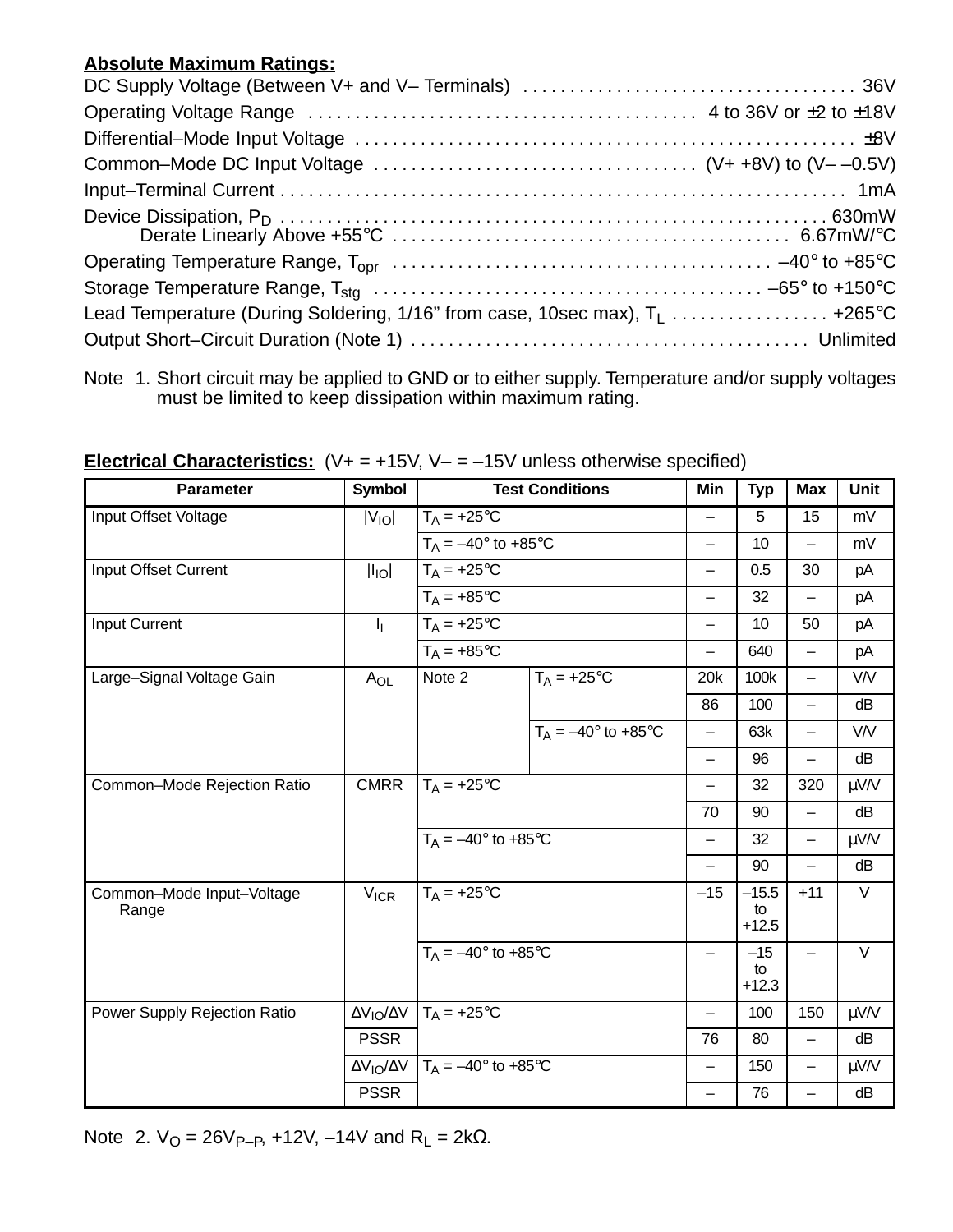| <b>Electrical Characteristics (Cont'd):</b> $(V+ = +15V, V- = -15V$ unless otherwise specified) |  |  |  |
|-------------------------------------------------------------------------------------------------|--|--|--|
|                                                                                                 |  |  |  |

| Parameter                                             | <b>Symbol</b>                   |                                                                                           | <b>Test Conditions</b> | Min                      | <b>Typ</b>     | Max                      | Unit           |
|-------------------------------------------------------|---------------------------------|-------------------------------------------------------------------------------------------|------------------------|--------------------------|----------------|--------------------------|----------------|
| Maximum Output Voltage                                | $VOM +$                         | $T_A = +25$ °C, R <sub>L</sub> = 2k $\Omega$                                              |                        | $+12$                    | $+13$          | $\overline{\phantom{0}}$ | V              |
|                                                       | V <sub>OM</sub>                 |                                                                                           |                        | $-14$                    | $-14.4$        |                          | $\vee$         |
|                                                       |                                 | $T_A = +25$ °C, Note 3                                                                    |                        | 0.4                      | 0.13           | $\overline{\phantom{0}}$ | $\vee$         |
|                                                       | $VOM +$                         | $T_A = -40^\circ$ to +85°C, R <sub>1</sub> = 2k $\Omega$                                  |                        | $\qquad \qquad -$        | $+12.4$        | $\overline{\phantom{m}}$ | $\vee$         |
|                                                       | V <sub>OM</sub>                 |                                                                                           |                        | $\overline{\phantom{0}}$ | $-14.2$        |                          | $\vee$         |
| Supply Current, For Both Amps                         | $ +$                            | $T_A = +25$ °C                                                                            |                        | $\overline{\phantom{0}}$ | 8              | 12                       | mA             |
|                                                       |                                 | $T_A = -40^\circ$ to +85 $\circ$ C                                                        |                        | $\overline{\phantom{0}}$ | 8.4            |                          | mA             |
| <b>Total Device Dissipation</b>                       | $P_D$                           | $T_A = +25$ °C                                                                            |                        | $\overline{\phantom{0}}$ | 240            | 360                      | mW             |
|                                                       |                                 | $T_A = -40^{\circ}$ to +85°C                                                              |                        | $\overline{\phantom{0}}$ | 252            | $\overline{\phantom{0}}$ | mW             |
| Temperature Coefficient of<br>Input Offset Voltage    | $\Delta V_{\text{IO}}/\Delta T$ | $T_A = -40^{\circ}$ to +85°C                                                              |                        |                          | 15             | $\overline{\phantom{0}}$ | µA/°C          |
| Input Resistance                                      | R <sub>1</sub>                  | $T_A = +25$ °C                                                                            |                        | $\overline{\phantom{0}}$ | 1.5            | $\overline{\phantom{0}}$ | $T\Omega$      |
| Input Capacitance                                     | C <sub>1</sub>                  | $T_A = +25$ °C                                                                            |                        | $\overline{\phantom{0}}$ | $\overline{4}$ | $\overline{\phantom{0}}$ | pF             |
| <b>Output Resistance</b>                              | $R_{\Omega}$                    | $T_A = +25$ °C                                                                            |                        |                          | 60             | $\overline{\phantom{0}}$ | Ω              |
| <b>Equivalent Wideband Input Noise</b>                | $e_n$                           | $T_A = +25$ °C,                                                                           | $f = 1kHz$             | $\overline{\phantom{0}}$ | 40             | $\overline{\phantom{0}}$ | $nV/\sqrt{Hz}$ |
| Voltage                                               |                                 | $\text{R}_{\text{S}} = 100\Omega$                                                         | $f = 10kHz$            |                          | 12             | $\overline{\phantom{0}}$ | $nV/\sqrt{Hz}$ |
| Short-Circuit Current to Opposite<br>Supply<br>Source | $IOM$ +                         | $T_A = +25$ °C                                                                            |                        |                          | 40             |                          | mA             |
| Sink                                                  | $I_{OM}$ -                      |                                                                                           |                        | $\overline{\phantom{0}}$ | 11             | $\qquad \qquad -$        | mA             |
| Gain-Bandwidth Product                                | $f_T$                           | $T_A = +25$ °C                                                                            |                        | —                        | 4.5            | $\overline{\phantom{0}}$ | <b>MHz</b>     |
| <b>Slew Rate</b>                                      | <b>SR</b>                       | $T_A = +25$ °C                                                                            |                        | $\overline{\phantom{0}}$ | 9              | $\overline{\phantom{0}}$ | $V/\mu s$      |
| <b>Transient Response:</b><br><b>Rise Time</b>        | $t_{r}$                         | $T_A$ = +25°C, R <sub>L</sub> = 2kΩ, C <sub>L</sub> = 100pF                               |                        |                          | 0.08           |                          | μs             |
| Overshoot                                             |                                 |                                                                                           |                        | $\overline{\phantom{0}}$ | 10             | $\overline{\phantom{0}}$ | $\%$           |
| Setting Time at 10V <sub>P-P</sub><br>1mV             | $t_{\rm s}$                     | $T_A$ = +25°C, R <sub>L</sub> = 2k $\Omega$ , C <sub>L</sub> = 100pF,<br>Voltage Follower |                        |                          | 4.5            |                          | μs             |
| 10mV                                                  |                                 |                                                                                           |                        | $\overline{\phantom{0}}$ | 1.4            | $\overline{\phantom{0}}$ | μs             |
| Crosstalk                                             | <b>CT</b>                       | $T_A$ = +25°C, f = 1kHz                                                                   |                        |                          | 120            | $\overline{\phantom{0}}$ | dB             |

Note 3.  $V+ = 5V$ ,  $V- = GND$ ,  $I_{Sink} = 200 \mu A$ .

# **Electrical Characteristics:**  $(T_A = +25^{\circ}C, V_{+} = +5V, V_{-} = -5V$  unless otherwise specified)

| <b>Parameter</b>            | <b>Symbol</b>     | <b>Test Conditions</b> | Min | <b>Typ</b> | <b>Max</b> | <b>Unit</b> |
|-----------------------------|-------------------|------------------------|-----|------------|------------|-------------|
| Input Offset Voltage        | $ V_{\text{IO}} $ |                        |     | 5          |            | mV          |
| Input Offset Current        | $ I_{\text{IO}} $ |                        |     | 0.1        |            | pA          |
| <b>Input Current</b>        |                   |                        |     | 2          |            | pA          |
| Input Resistance            | $R_{I}$           |                        |     |            |            | TΩ          |
| Large-Signal Voltage Gain   | $A_{OL}$          |                        |     | 100k       |            | <b>V/V</b>  |
|                             |                   |                        |     | 100        |            | dB          |
| Common-Mode Rejection Ratio | <b>CMRR</b>       |                        |     | 32         | 320        | μV/V        |
|                             |                   |                        | 70  | 90         |            | dB          |